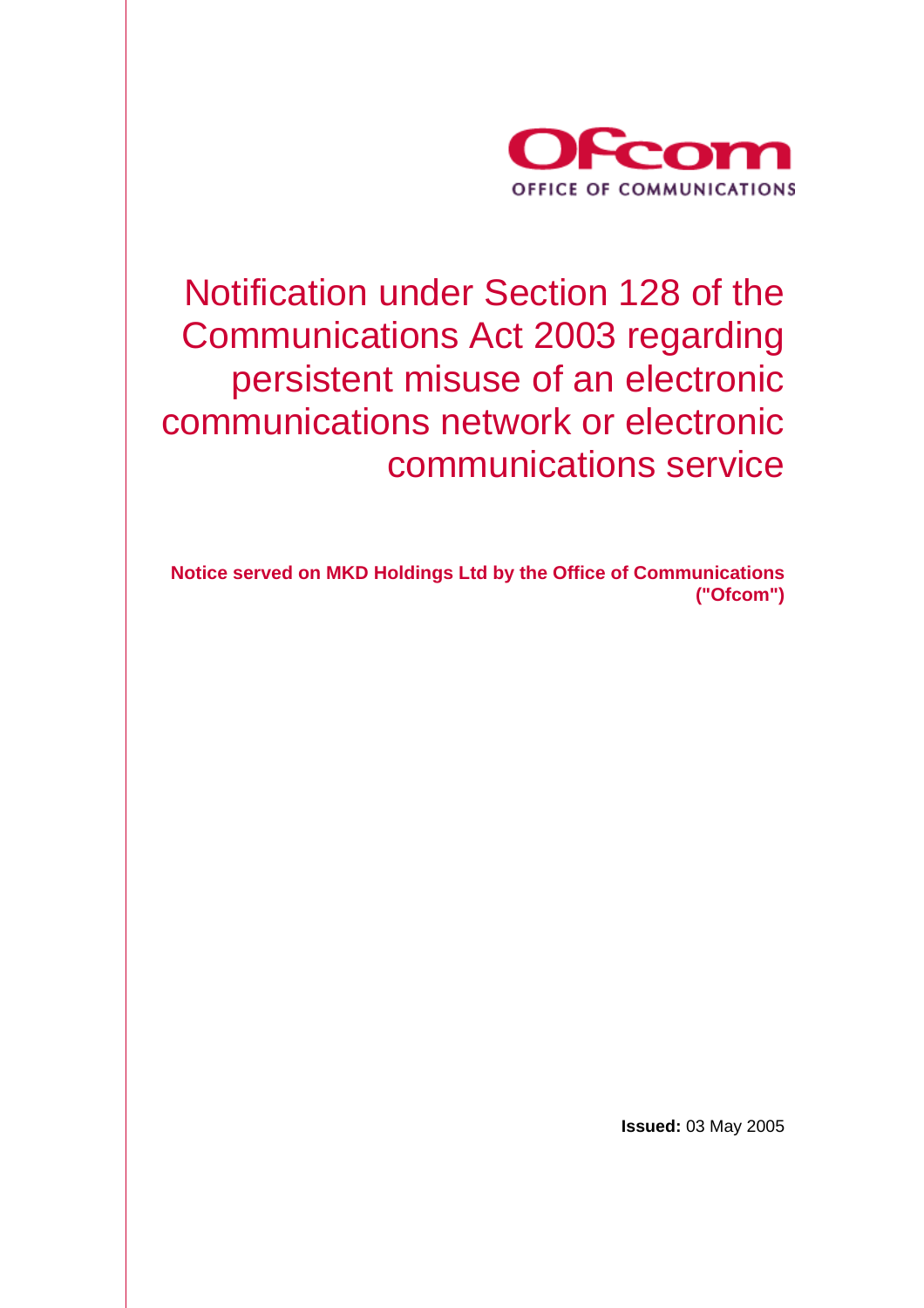# **Contents**

|        | Notification under Section 128 of the Communications<br>Act 2003        |  |
|--------|-------------------------------------------------------------------------|--|
|        | <b>Explanatory Statement</b>                                            |  |
|        |                                                                         |  |
|        |                                                                         |  |
|        | Ofcom's decision and reasoning                                          |  |
| nnex 1 | Table - Summary of MKD Holding's performance against<br>its Commitments |  |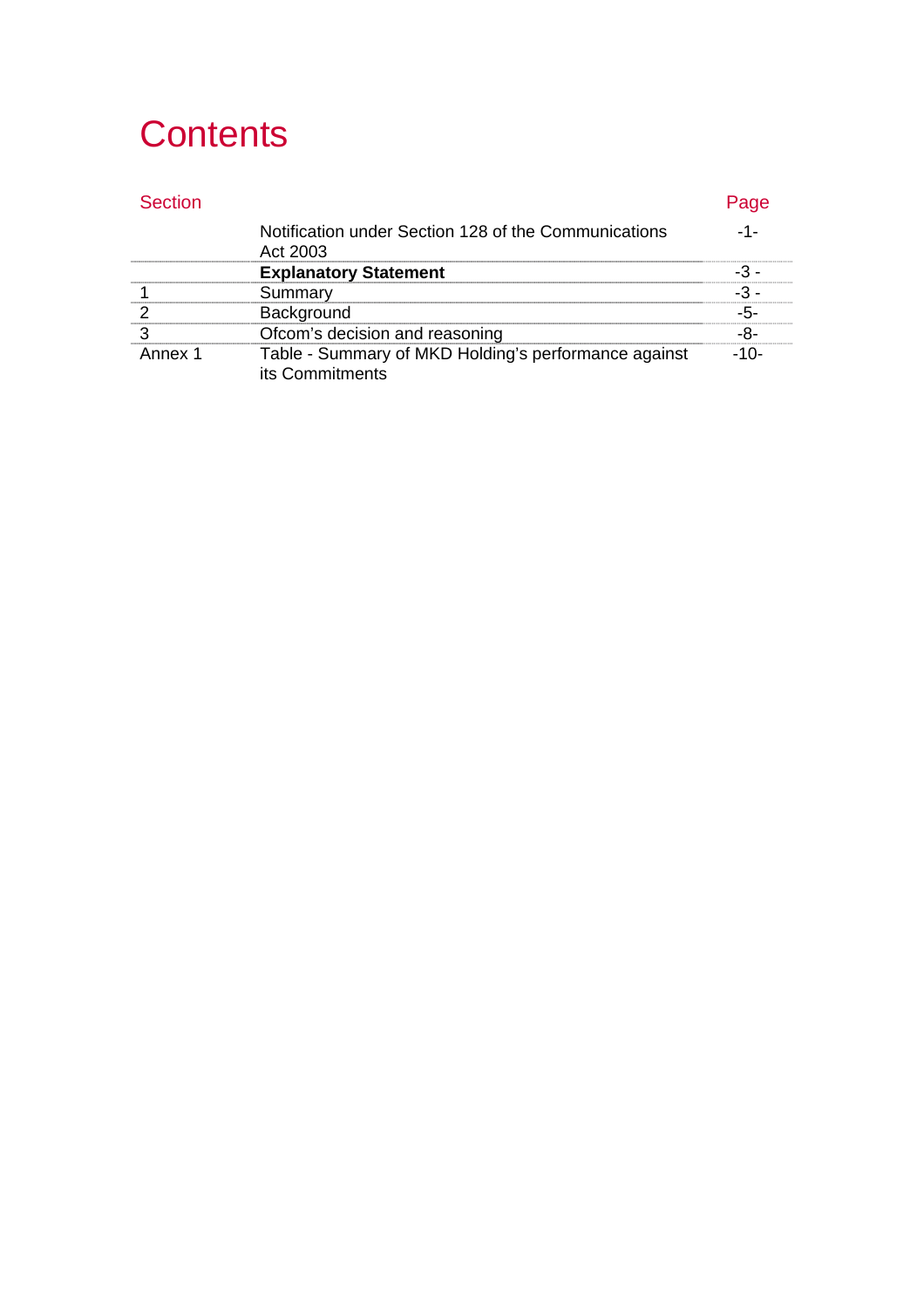#### **NOTIFICATION UNDER SECTION 128 OF THE COMMUNICATIONS ACT 2003 REGARDING PERSISTENT MISUSE OF AN ELECTRONIC COMMUNICATIONS NETWORK OR AN ELECTRONIC COMMUNICATIONS SERVICE**

1. Section 128 of the Communications Act 2003 (the "Act") allows Ofcom to issue a notification to a person where Ofcom has reasonable grounds for believing that a person has engaged in persistent misuse of an electronic communications network or electronic communications services in a way that causes annoyance, inconvenience or anxiety.

### **Ofcom's determination**

2. Ofcom hereby determines that there are reasonable grounds for believing that MKD Holdings Ltd ("MKD Holdings") is, or has been, persistently misusing an electronic communications network or electronic communications services in a way that causes or is likely to cause annoyance, inconvenience or anxiety, namely by generating an excessive level of Silent Calls, in contravention of section 128(5)(a) and section 128(6)(a). The reasons for Ofcom's determination are set out in the Explanatory Statement attached to this notification.

### **Action required by MKD Holdings**

3. MKD Holdings shall ensure that:

the Drop Rate over any 24 hour period shall not exceed 5% for each outgoing number operated by MKD Holdings for telemarketing purposes.

4. MKD Holdings shall comply with the above requirement by 31 May 2005.

5. MKD Holdings shall provide Ofcom with evidence of compliance with the above requirement on a monthly basis. MKD Holdings shall provide Ofcom with the first monthly written evidence by 4 July 2005 and shall continue to provide this information until 5 September 2005.

### **Representations concerning this notification**

6. MKD Holdings shall have until 31 May to make representations to Ofcom about the matters set out in this notification and the accompanying Explanatory Statement.

### **Interpretation**

7. Words or expressions used in this notification have the same meaning as in the Act, except for the following:

"Drop Rate" shall mean the proportion of Silent Calls to the the total number of Live Calls;

"Live Call" shall mean a call where the called party is able to immediately speak with a person acting on behalf of the calling party;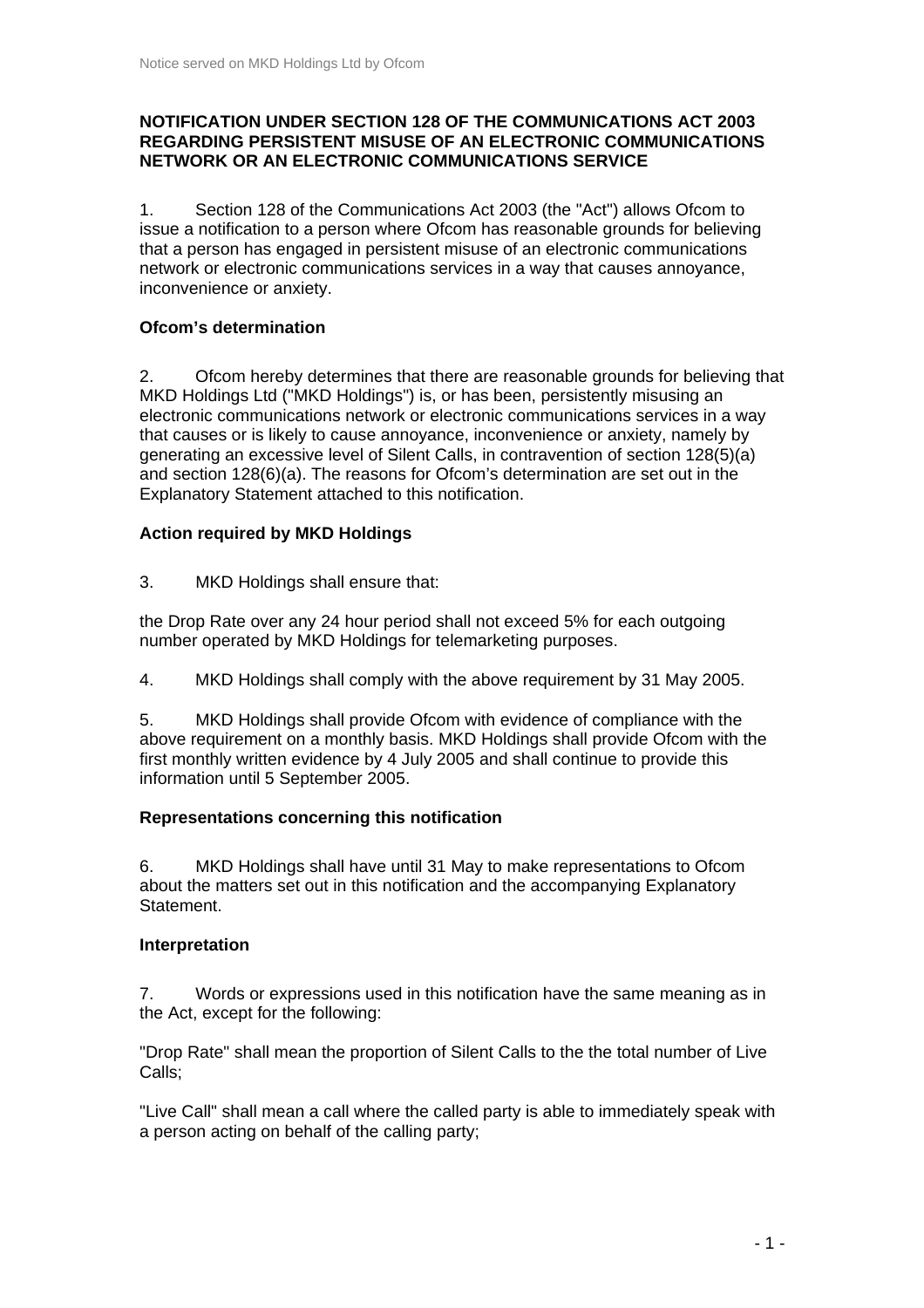"Silent Call" shall mean a call which is initiated by automatic calling equipment ("ACE") and is then terminated by the ACE immediately after the called party answers the call.

**David Stewart** 

**Director of Investigations** 

**29 APRIL 2005**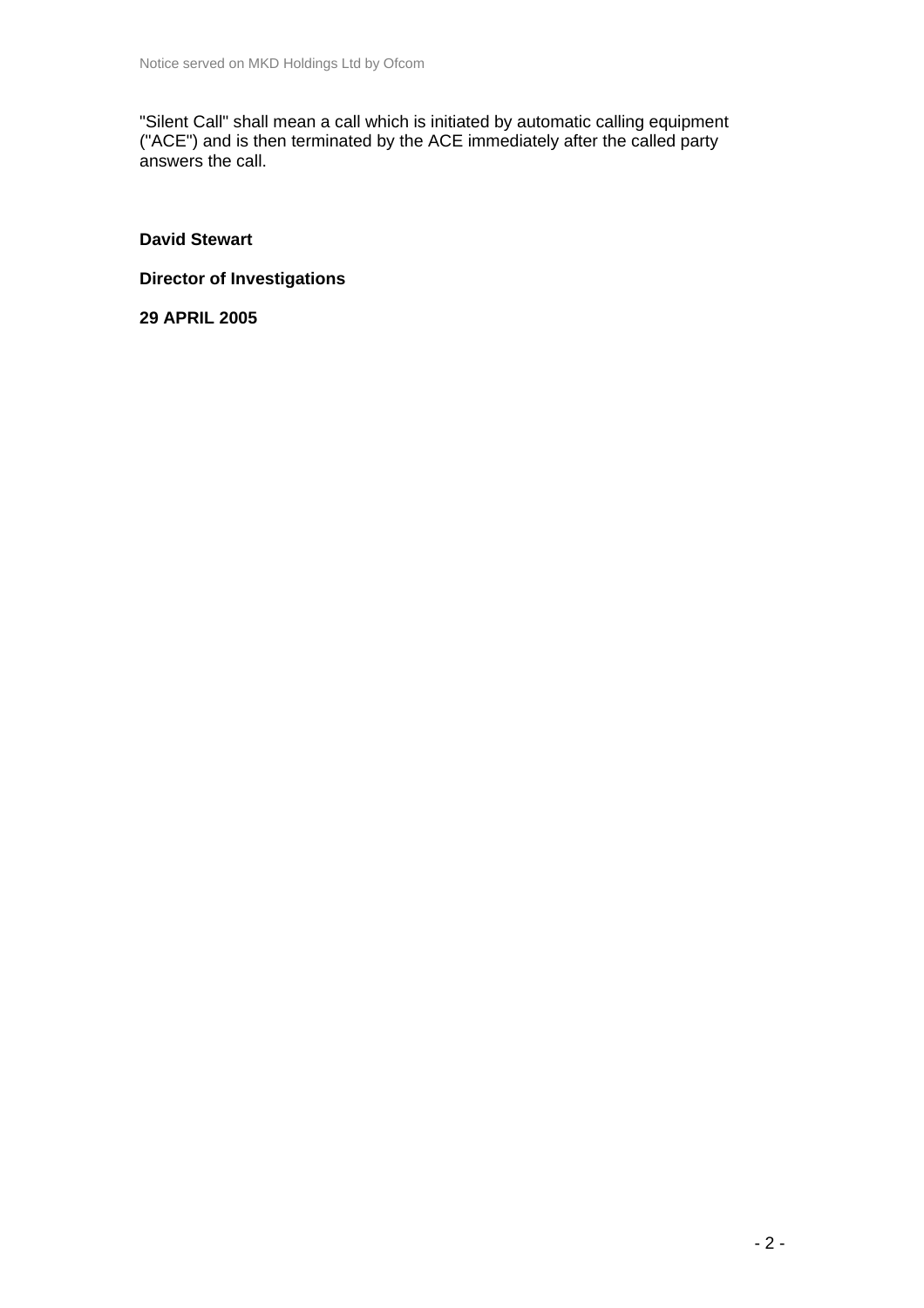# Explanatory Statement

### **Section 1**

## **Summary**

- S.1 The "persistent misuse" sections of the Communications Act 2003 (the "Act"), sections 128-130, give Ofcom powers to take action, including imposing penalties, against persons who misuse networks or services in a way that causes or is likely to cause annoyance, inconvenience or anxiety.
- S.2 A "silent call" is a call which is initiated by automatic calling equipment ("ACE") and is then terminated by the ACE immediately after the called party answers the call, (usually, because no live operator is available to take the call). Ofcom considers that silent calls can represent misuse as defined at section 128(5) of the Act.
- S.3 A "live call" is a call where the called party is able to immediately speak with a person acting on behalf of the calling party.
- S.4 In a previous investigation, opened on 5 January 2004 (the "Previous Investigation") , Ofcom concluded that the level of silent calls generated by MKD Holdings Ltd ("MKD Holdings") was unreasonably high. The conclusion of that investigation resulted in Ofcom obtaining six written commitments from MKD Holdings which, amongst other things, required MKD Holdings to not exceed a daily silent call level of 5% for each outgoing phone number operated by MKD Holdings for telemarketing purposes. On the basis of the commitments received, Ofcom closed that investigation and required MKD Holdings to provide three reports over the following months to October 2004 so that Ofcom could monitor MKD Holdings' performance.
- S.5 Ofcom reviewed the three reports which MKD Holdings provided to it. The reports showed that MKD Holdings had not fully complied with its commitment to not exceed a daily silent call level of 5% for each outgoing phone number. Therefore, on 16 December 2004, Ofcom opened an own-initiative investigation to determine whether to issue a notification under section 128 of the Act (the "Current Investigation"). For the reasons set out in this Explanatory Statement, Ofcom considers that it has reasonable grounds to believe that MKD Holdings is in contravention of section 128(5)(a) and section 128(6)(a) of the Act and that it has not complied with the first commitment. As a result, Ofcom has served on MKD Holdings a notification of contravention under section 128 of the Act for making persistently high levels of silent calls.
- S.6 The section 128 notification requires MKD Holdings not to exceed a daily silent call level of 5% for each outgoing phone number operated by MKD Holdings for telemarketing purposes.
- S.7 MKD Holdings shall have until 31 May 2005 to make representations to Ofcom about the matters set out in the notification and the accompanying Explanatory Statement. In addition, MKD Holdings is required by the notification to provide Ofcom with evidence on a monthly basis demonstrating its compliance with the notification. MKD Holdings will provide the first set of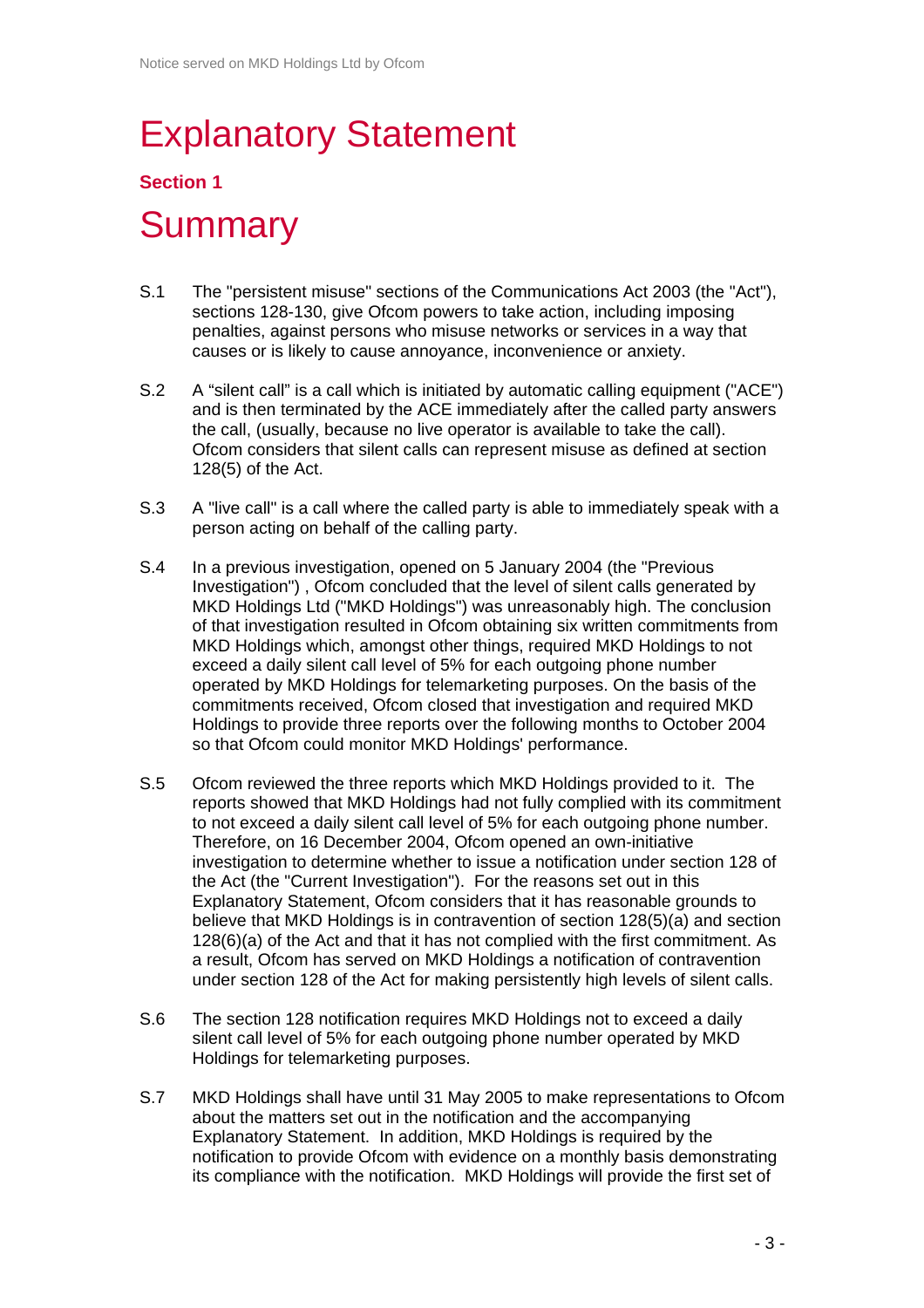monthly data no later than 4 July 2005. MKD Holdings shall continue to supply this information to Ofcom until 5 September 2005. Ofcom will monitor MKD Holdings' performance against the requirement to not exceed daily silent call levels of 5% over a three month period following the expiry of the period for representations.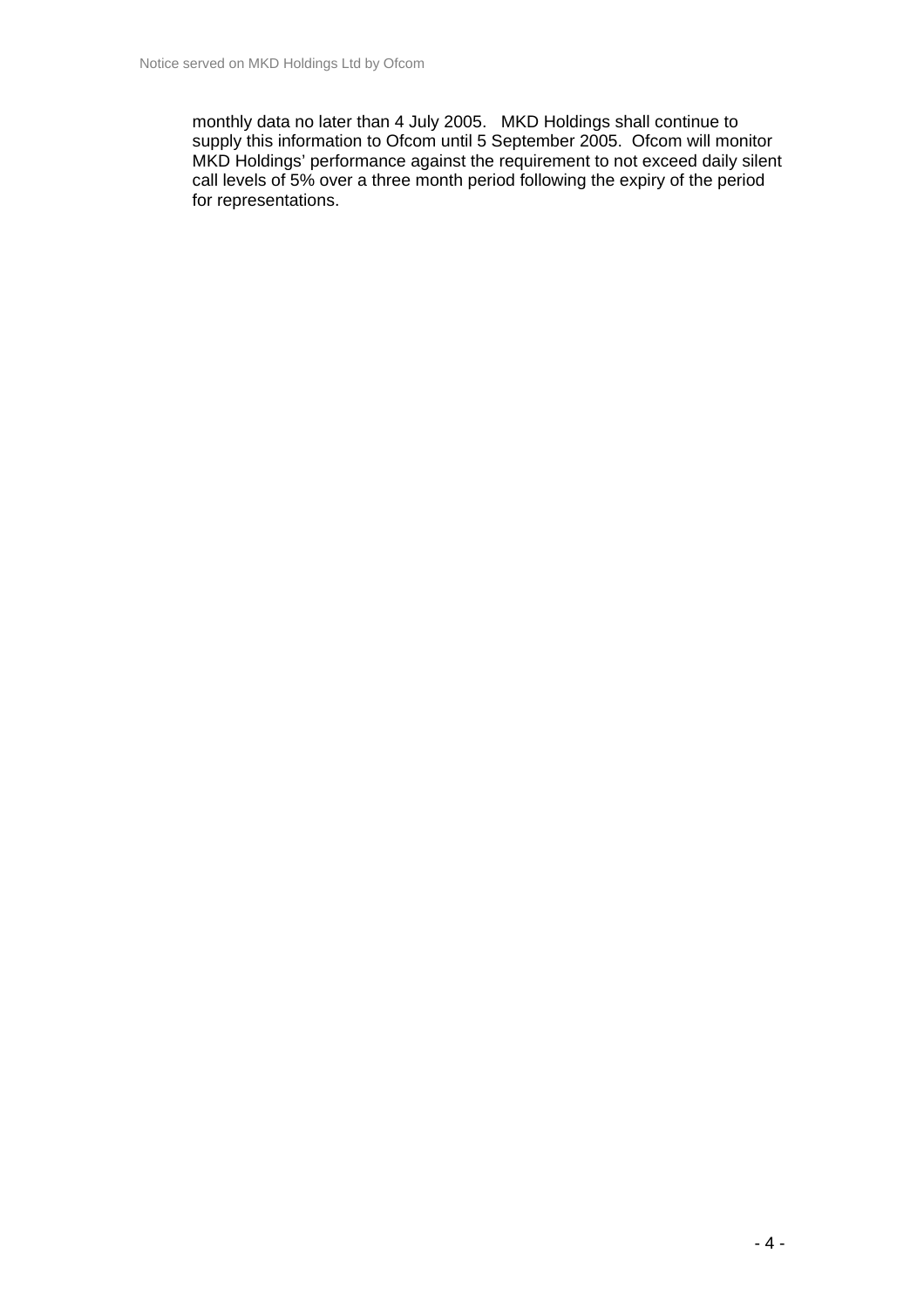### **Section 2 Background**

### **Ofcom's investigations into MKD Holdings**

2.1 In the Previous Investigation, opened on 5 January 2004, Ofcom concluded that the level of silent calls generated by MKD Holdings was unreasonably high. As part of that investigation, Ofcom obtained six written commitments from MKD Holdings (the "Commitments"), which are listed below. On the basis of the Commitments, Ofcom closed the Previous Investigation on 30 April 2004.

- 2.2 In the Commitments, MKD agreed to:
	- 1) ensure that the drop rate of abandoned calls of all live calls made over any 24 hour period (the "Drop Rate") would be below 5% for each outgoing number operated by MKD for telemarketing purposes;
	- 2) ensure that when a number has received an abandoned call that number is not called again by MKD automatic calling system for a period of 72 hours following the abandoned call;
	- 3) retain records of all calls made by MKD on a rolling basis for a period of at least 12 months, broken down on a daily basis for each of MKD outgoing numbers used for ACS-based telemarketing activities, specifying for each day and number:
		- a. the total number of calls attempted;
		- b. the total number of calls to an answering machine (incl. BT's 1571 service);
		- c. the total number of calls connected to a live individual (i.e. live calls);
		- d. the total number of abandoned calls; and
		- e. the Drop Rate;
	- 4) continue to display for each outgoing telemarketing call a calling line identification ("CLI") number which should not be charged at a higher rate than the national call rate;
	- 5) put in place a recorded message at the CLI under 4) above informing callers of MKD identity, the intended purpose of the abandoned call and that their number will be deleted from MKD data base if they call back:
		- a. stating that this is their wish; and
		- b. leaving their name and telephone number;
	- 6) monitor callers messages specified under 5) above on a regular basis and implement the requested data removal without undue delay.

2.3 The first written commitment required that the daily number of silent calls would not exceed 5% of the total number of daily live calls. As part of that commitment, Ofcom required MKD Holdings to provide three reports over the following months to October 2004 so that Ofcom could monitor MKD Holdings' performance against the first commitment.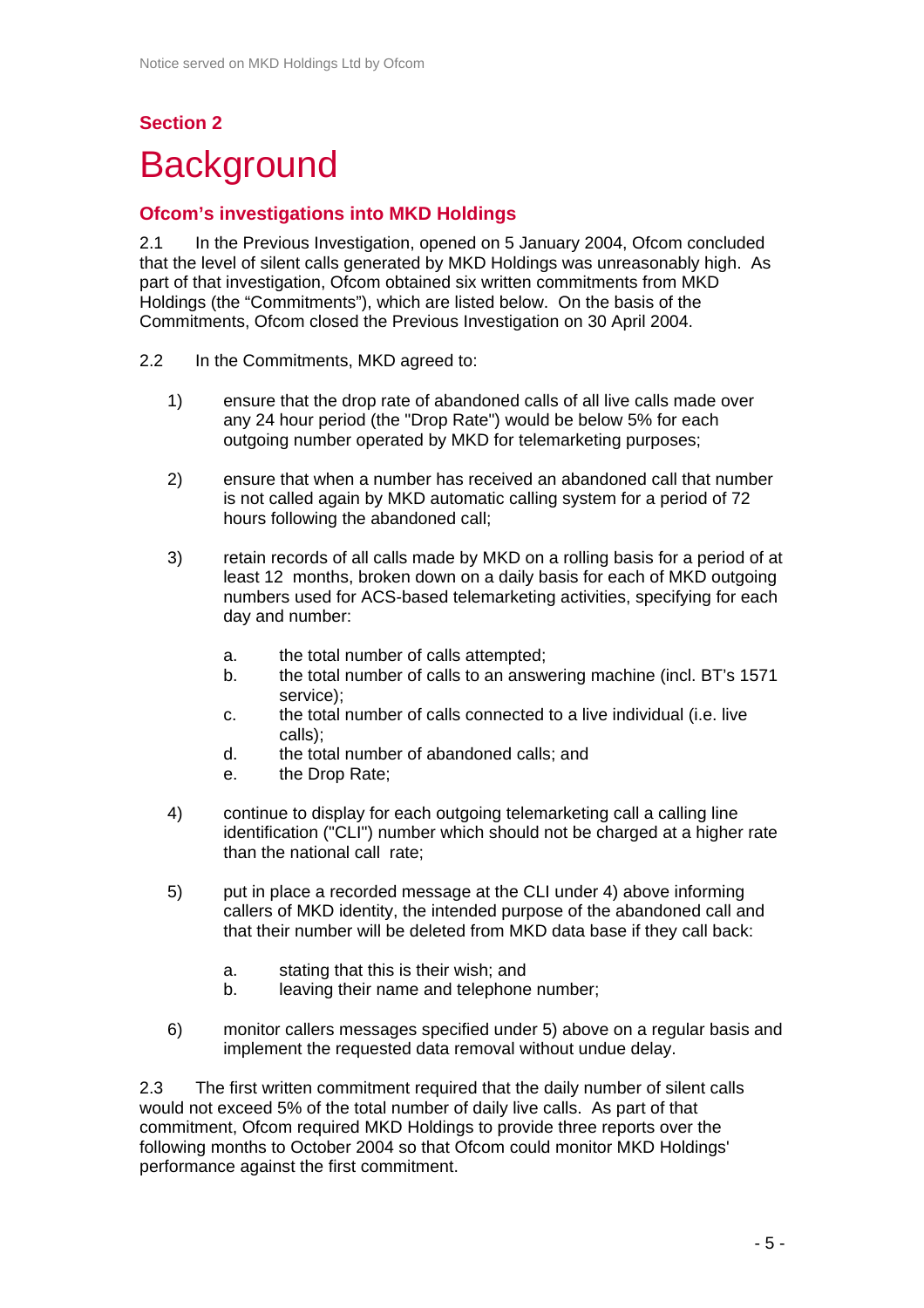2.4 The Direct Marketing Association ("DMA") has issued a Direct Marketing Code of Practice for its membership. This Code specifies, amongst other matters, a 5% threshold for silent calls as a proportion of live calls made over a 24 hour period. Whilst Ofcom has not formally endorsed the DMA code, Ofcom stated in the closure letter to the Previous Investigation that it was appropriate for Ofcom to have regard to this code.

2.5 Ofcom reviewed the three reports which MKD provided to it. The reports showed that MKD had not fully complied with the first commitment. These showed that while the number of silent calls generated by MKD overall was below 5% of the total number of daily live calls, its performance across individual numbers was variable, with silent calls in excess of 5% on certain phone numbers on certain days.

2.6 Ofcom's statement of policy on persistent misuse identifies silent calls as a form of behaviour where persistent misuse typically occurs and states that action under section 128 of the Act may be justified . On this basis, on 16 December 2004, Ofcom opened the Current Investigation in order to determine whether MKD Holdings was in contravention of section 128 of the Act.

2.7 On 11 February 2005, as part of the Current Investigation, Ofcom sent a formal notice, under section 135 of the Act, to MKD Holdings requiring it to demonstrate either compliance against each of the Commitments or the measures MKD Holdings had put in place to comply with the Commitments. The information provided by MKD Holdings in response to the formal notice is summarised in the table in Annex 1. The table shows that MKD Holdings is in compliance with five of the Commitments.

### **Legislative framework**

2.7 Section 128 of the Act allows Ofcom to issue a notification to a person where it has reasonable grounds for believing that a person has engaged in persistent misuse of an electronic communications network or electronic communications services in a way that causes annoyance, inconvenience or anxiety.

2.8 Sub-sections 128(1), 128(5), 128(6) and 128(7) of the Act detail the relevant parts of the Act which provide for the persistent misuse test. These sub-sections provide as follows:

"(1) Where OFCOM determine that there are reasonable grounds for believing that a person has persistently misused an electronic communications network or electronic communications services, they may give that person a notification under this section.

… (5) For the purposes of this Chapter a person misuses an electronic communications network or electronic communications service if--

(a) the effect or likely effect of his use of the network or service is to cause another person unnecessarily to suffer annoyance, inconvenience or anxiety; or

(b) he uses the network or service to engage in conduct the effect or likely effect of which is to cause another person unnecessarily to suffer annoyance, inconvenience or anxiety.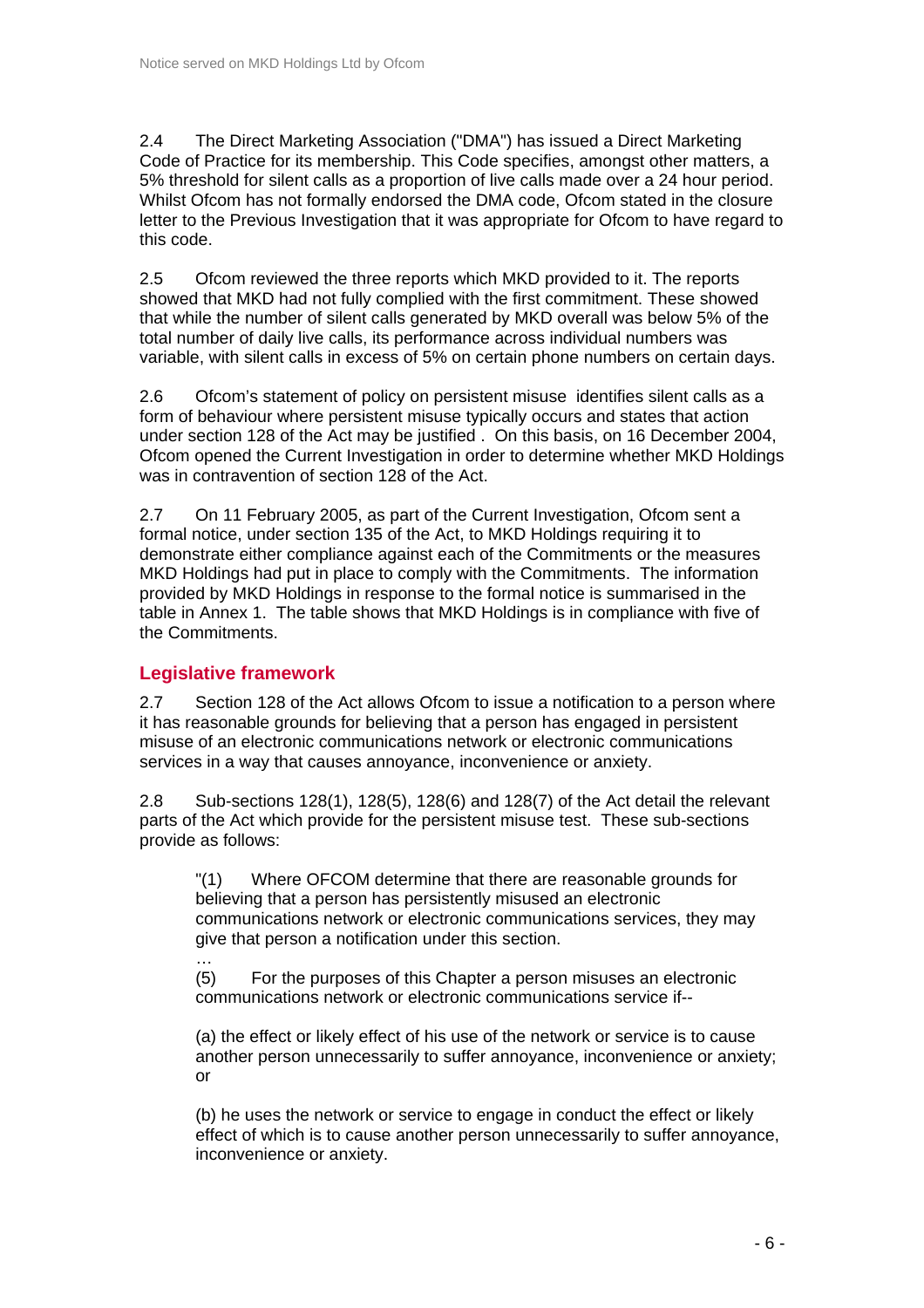(6) For the purposes of this Chapter the cases in which a person is to be treated as persistently misusing a network or service include any case in which his misuse is repeated on a sufficient number of occasions for it to be clear that the misuse represents--

(a) a pattern of behaviour or practice; or

(b) recklessness as to whether persons suffer annoyance, inconvenience or anxiety.

(7) For the purpose of determining whether misuse on a number of different occasions constitutes persistent misuse for the purposes of this Chapter, each of the following is immaterial--

(a) that the misuse was in relation to a network on some occasions and in relation to a service on others;

(b) that different networks or services were involved on different occasions; and

(c) that the persons who were or were likely to suffer annoyance inconvenience or anxiety were different on different occasions."

2.9 It should be noted that Ofcom may give a misuser who has been given a section 128 notification a section 129 enforcement notification where the following conditions are satisfied:

- a) that misuser has been given the opportunity of making representations about the section 128 notification;
- b) the period for making those representations has expired;
- c) Ofcom is satisfied that that the misuser has persistently misused an electronic communications network or electronic communications service; and
- d) since giving the section 128 notification, that misuser has not taken all such steps as Ofcom consider appropriate for (i) securing that the misuse is brought to an end and is not repeated; and (ii) remedying the consequence of the notified misuse.

2.10 Should the misuser fail to comply with the section 129 enforcement notification, Ofcom can enforce the duties contained in the section 129 enforcement notification by way of an injunction or by any other appropriate remedy or relief.

2.11 In addition to, or as an alternative to, a section 129 enforcement notification, a misuser who has been given a section 128 notification may also be subject to a penalty. Ofcom may impose a penalty under section 130 of the Act where the following conditions are satisfied:

- a) the misuser has been given the opportunity of making representations about the section 128 notification;
- b) the period for making those representations has expired; and
- c) the misuser has persistently misused an electronic communications network or electronic communications service or where he has contravened a requirement of an section 129 enforcement notification given in respect of the notified misuse.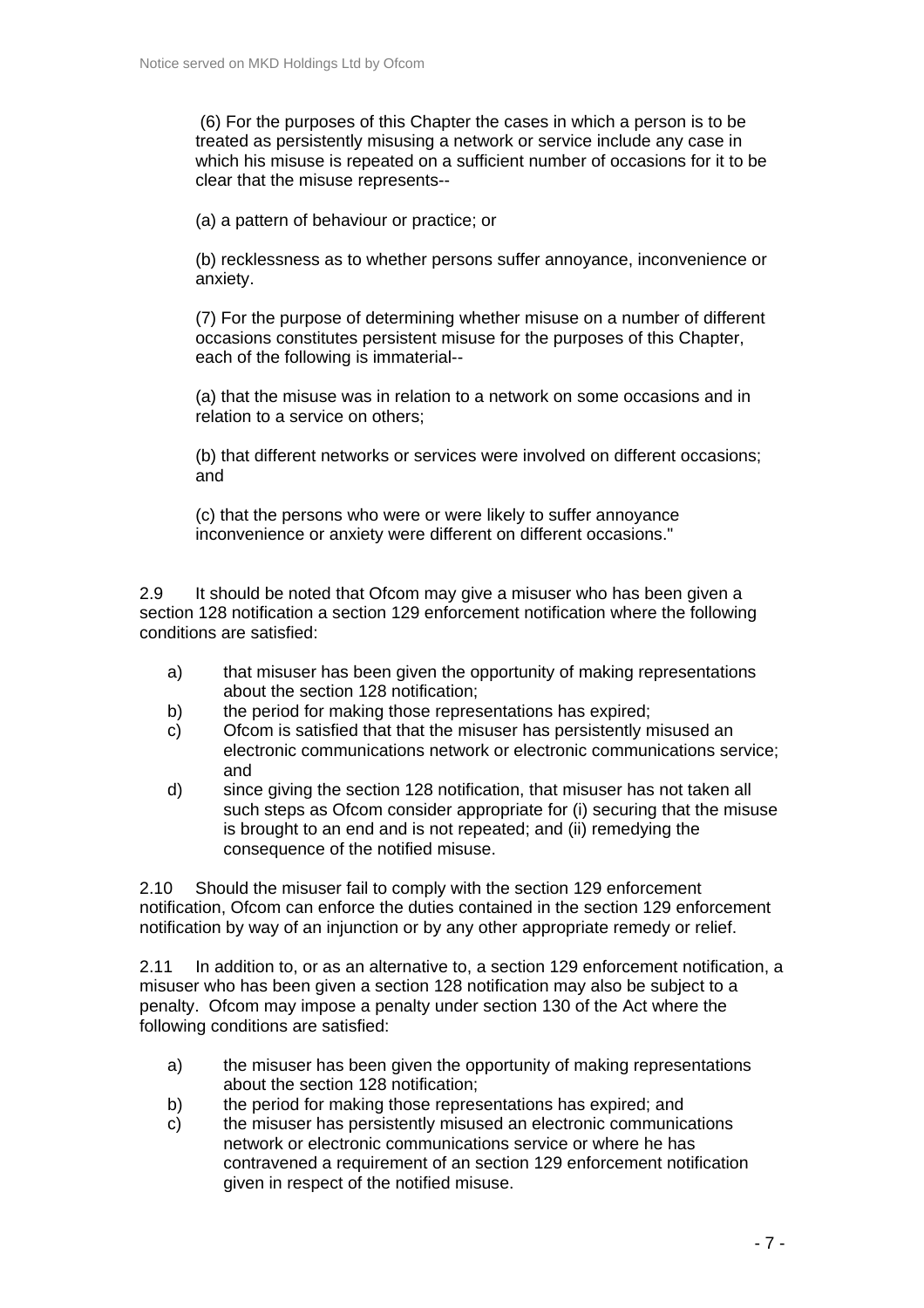### **Section 3**

# Ofcom's decision and reasoning

### **Reasonable grounds**

3.1 Ofcom's statement of policy on persistent misuse (the "Statement on Misuse") identifies silent calls as a form of behaviour where persistent misuse typically occurs and states that action under section 128 of the Act may be justified .

3.2 The very nature of a silent call, whereby the called party is unable to speak to the caller, is likely to cause inconvenience, annoyance and anxiety. Ofcom has considered the behaviour of MKD Holdings in relation to the Statement on Misuse.

3.3 The Statement on Misuse identifies section 128(5) of the Act as the provision which sets out what constitutes a misuse of an electronic communications network or electronic communications service. The Statement of Misuse identifies a silent call as a potential misuse where the calling party rings off before the called party has time to answer the call. Based upon the information supplied by MKD Holdings during the Current Investigation, Ofcom notes that MKD Holdings has made silent calls during the period of investigation. On this basis, Ofcom considers that section 128(5)(a) has been breached by MKD Holdings.

3.4 The Statement of Misuse also notes that for a breach of section 128 of the Act to occur the misuse must be persistent. Ofcom considers that misuse is persisent within the meaning of section 128(6)(a) of the Act where the misuse represents a pattern of behaviour or practice. The Statement of Misuse identifies certain examples of persisient misuse. One of these examples is misuse by making silent or short duration calls. The Statement of Misuse goes on to state that "properly run call centres will strive to ensure that they do not generate more calls than their operators can handle. A persistent failure to do so may lead to the issue of a notification under section 128." Ofcom notes that the DMA Direct Marketing Code of Practice specifies, amongst other matters, a 5% threshold for silent calls as a proportion of live calls made over a 24 hour period. Whilst Ofcom has not formally endorsed the DMA code, Ofcom stated in the closure letter to the Previous Investigation that it was appropriate for Ofcom to have regard to this code in determining whether the level of silent calls generated by MKD Holdings amounts to a persistent misuse under section 128(6)(a) of the Act.

3.5 As noted, Ofcom previously accepted the Commitments from MKD Holdings in order to close the Previous Investigation. In respect of the first written commitment, MKD Holdings' performance report for the period September to October 2004 and the call data covering the period from November 2004 to 23 January 2005 shows that whilst the number of silent calls generated by MKD Holdings overall is below 5% of the total number of daily live calls, certain individual numbers have made in excess of 5% silent calls on certain days. The information also shows a trend indicating that the overall level of silent calls is slightly increasing. MKD Holdings acknowledged to Ofcom that the initial improvement in curbing silent calls achieved at the beginning of 2004, has not been sustained in the last quarter of 2004. Their overall level of silent calls from October to November 2004 was at 4.43%, up from 4.16% in the period from August to September 2004.

3.6 Based on the information received in the Current Investigation, Ofcom has reasonable grounds to believe that MKD Holdings is or has been in contravention of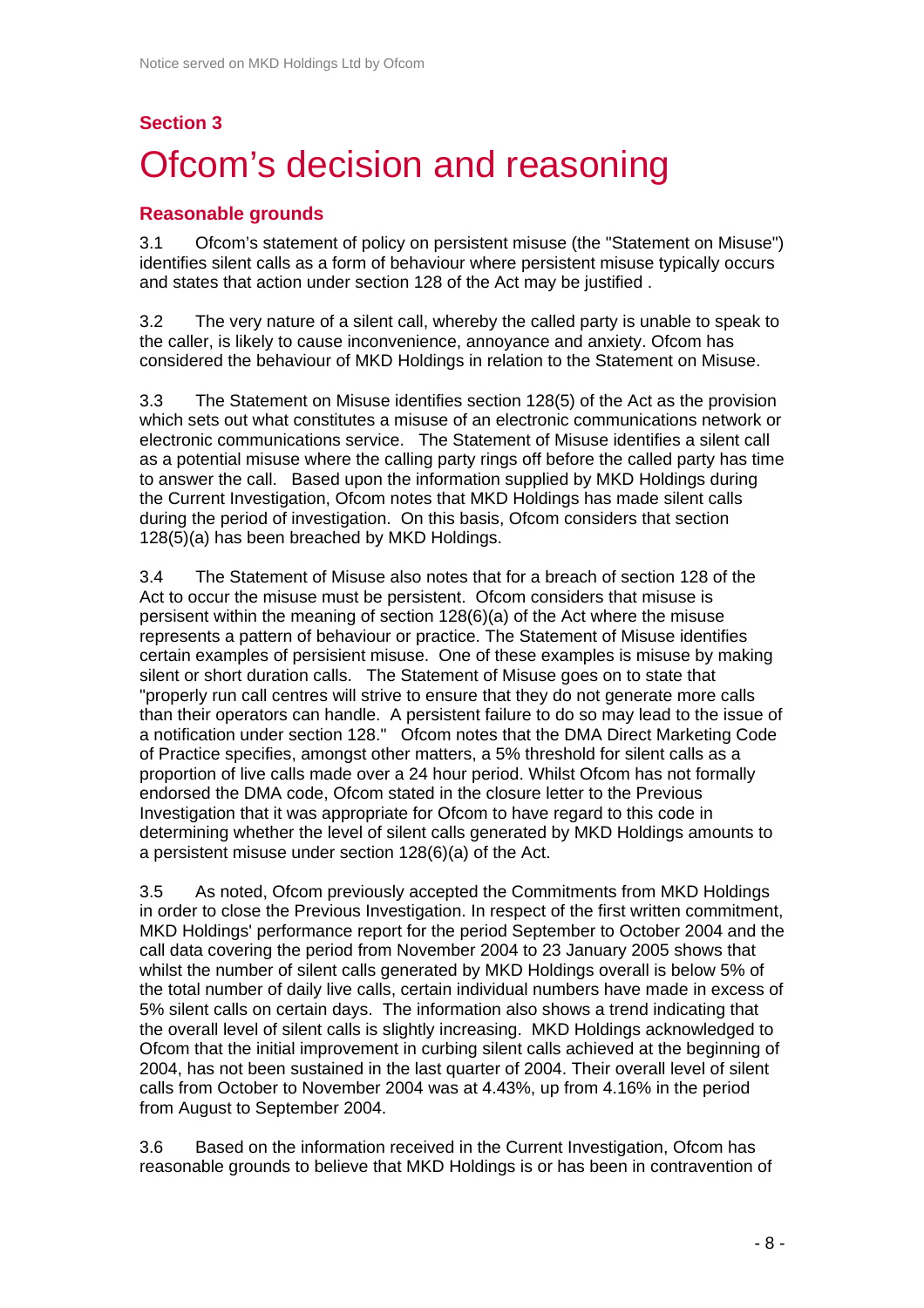section 128(5)(a) and section 128(6)(a). On this basis, Ofcom has decided to issue MKD Holdings with a notification of contravention under section 128 of the Act.

3.7 Ofcom previously accepted the Commitments from MKD Holdings to address the problem of unacceptably high levels of silent calls. Based on the information Ofcom received under formal powers during the course of the Current Investigation, MKD Holdings has already demonstrated compliance against five of the six commitments. A summary of MKD Holdings' performance against the Commitments appears at Annex 1.

### **Period for compliance with the Section 128 notification**

3.8 Ofcom considers that the appropriate notification period during which MKD Holdings shall comply with the notification given to it under section 128 of the Act is one month. Ofcom will continue to monitor MKD Holdings' performance over three months following the representation period.

### **Action required of MKD Holdings**

3.9 The notification requires MKD Holdings to ensure that the drop rate (which is the proportion of silent calls to the the total number of live calls) over any 24 hour period does not exceed 5% for each outgoing number operated by MKD Holdings for telemarketing purposes by 31 May 2005.

3.10 The notification also requires MKD Holdings to provide Ofcom with evidence on a monthly basis showing that it has complied with the above requirement. Ofcom expects the evidence to be provided in a form similar to that provided previously to Ofcom. MKD Holdings is required to provide Ofcom with the first monthly evidence by 4 July 2005 and shall continue to provide this information until 5 September 2005.

Failure to comply with section 128 notification

3.11 Following the period for making representations under the section 128 notification given to MKD Holdings, if Ofcom considers that MKD Holdings has failed to comply with the section 128 notification and has not taken all such steps as Ofcom consider appropriate for (i) securing that the misuse is brought to an end and is not repeated; and (ii) remedying the consequence of the notified misuse, Ofcom may consider further action, including issuing MKD Holdings a section 129 enforcement notification and/or impose a penalty under section 130 of the Act.